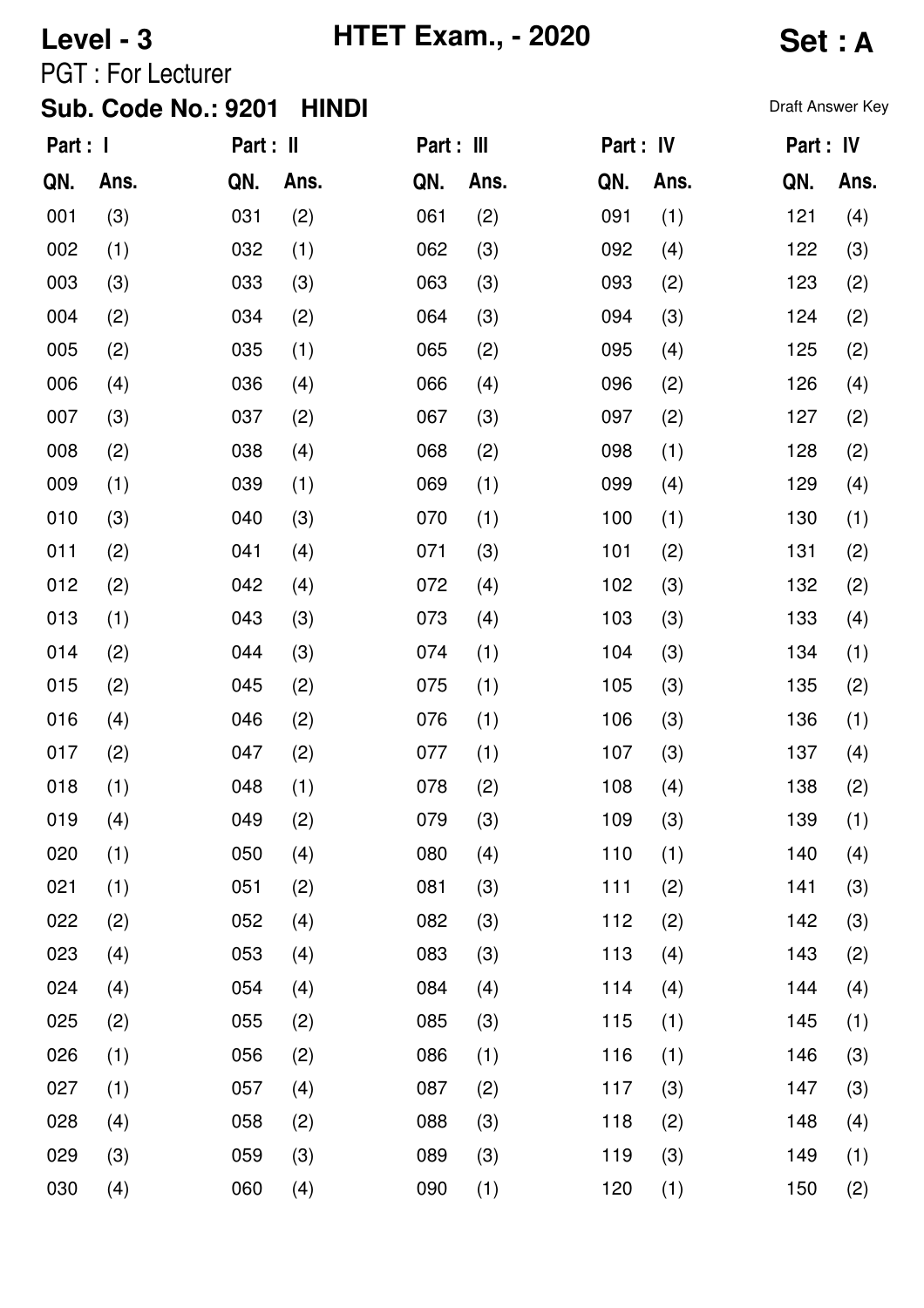# **Level - 3 HTET Exam., - 2020 Set : B**

PGT : For Lecturer

### Sub. Code No.: 9201 HINDI **Sub. Code No.: 9201 HINDI**

| Part : I |      | Part : II |      | Part : III |      | Part : IV |      | Part : IV |      |
|----------|------|-----------|------|------------|------|-----------|------|-----------|------|
| QN.      | Ans. | QN.       | Ans. | QN.        | Ans. | QN.       | Ans. | QN.       | Ans. |
| 001      | (4)  | 031       | (3)  | 061        | (4)  | 091       | (1)  | 121       | (4)  |
| 002      | (2)  | 032       | (2)  | 062        | (2)  | 092       | (3)  | 122       | (2)  |
| 003      | (4)  | 033       | (4)  | 063        | (1)  | 093       | (2)  | 123       | (4)  |
| 004      | (1)  | 034       | (4)  | 064        | (3)  | 094       | (3)  | 124       | (2)  |
| 005      | (4)  | 035       | (3)  | 065        | (1)  | 095       | (1)  | 125       | (4)  |
| 006      | (1)  | 036       | (4)  | 066        | (2)  | 096       | (1)  | 126       | (1)  |
| 007      | (1)  | 037       | (2)  | 067        | (1)  | 097       | (4)  | 127       | (3)  |
| 008      | (2)  | 038       | (1)  | 068        | (2)  | 098       | (1)  | 128       | (3)  |
| 009      | (4)  | 039       | (4)  | 069        | (1)  | 099       | (2)  | 129       | (3)  |
| 010      | (4)  | 040       | (3)  | 070        | (3)  | 100       | (3)  | 130       | (3)  |
| 011      | (4)  | 041       | (2)  | 071        | (4)  | 101       | (3)  | 131       | (4)  |
| 012      | (1)  | 042       | (1)  | 072        | (3)  | 102       | (2)  | 132       | (3)  |
| 013      | (3)  | 043       | (3)  | 073        | (3)  | 103       | (3)  | 133       | (2)  |
| 014      | (1)  | 044       | (1)  | 074        | (3)  | 104       | (2)  | 134       | (2)  |
| 015      | (4)  | 045       | (2)  | 075        | (1)  | 105       | (1)  | 135       | (3)  |
| 016      | (2)  | 046       | (4)  | 076        | (1)  | 106       | (4)  | 136       | (3)  |
| 017      | (3)  | 047       | (4)  | 077        | (4)  | 107       | (1)  | 137       | (4)  |
| 018      | (3)  | 048       | (2)  | 078        | (3)  | 108       | (2)  | 138       | (1)  |
| 019      | (3)  | 049       | (4)  | 079        | (2)  | 109       | (4)  | 139       | (2)  |
| 020      | (2)  | 050       | (3)  | 080        | (4)  | 110       | (4)  | 140       | (2)  |
| 021      | (2)  | 051       | (2)  | 081        | (2)  | 111       | (4)  | 141       | (1)  |
| 022      | (3)  | 052       | (2)  | 082        | (1)  | 112       | (2)  | 142       | (4)  |
| 023      | (1)  | 053       | (2)  | 083        | (3)  | 113       | (3)  | 143       | (1)  |
| 024      | (2)  | 054       | (1)  | 084        | (1)  | 114       | (4)  | 144       | (2)  |
| 025      | (1)  | 055       | (2)  | 085        | (4)  | 115       | (4)  | 145       | (4)  |
| 026      | (2)  | 056       | (4)  | 086        | (3)  | 116       | (2)  | 146       | (2)  |
| 027      | (2)  | 057       | (2)  | 087        | (3)  | 117       | (3)  | 147       | (1)  |
| 028      | (2)  | 058       | (4)  | 088        | (3)  | 118       | (1)  | 148       | (2)  |
| 029      | (2)  | 059       | (2)  | 089        | (3)  | 119       | (2)  | 149       | (3)  |
| 030      | (1)  | 060       | (4)  | 090        | (3)  | 120       | (2)  | 150       | (1)  |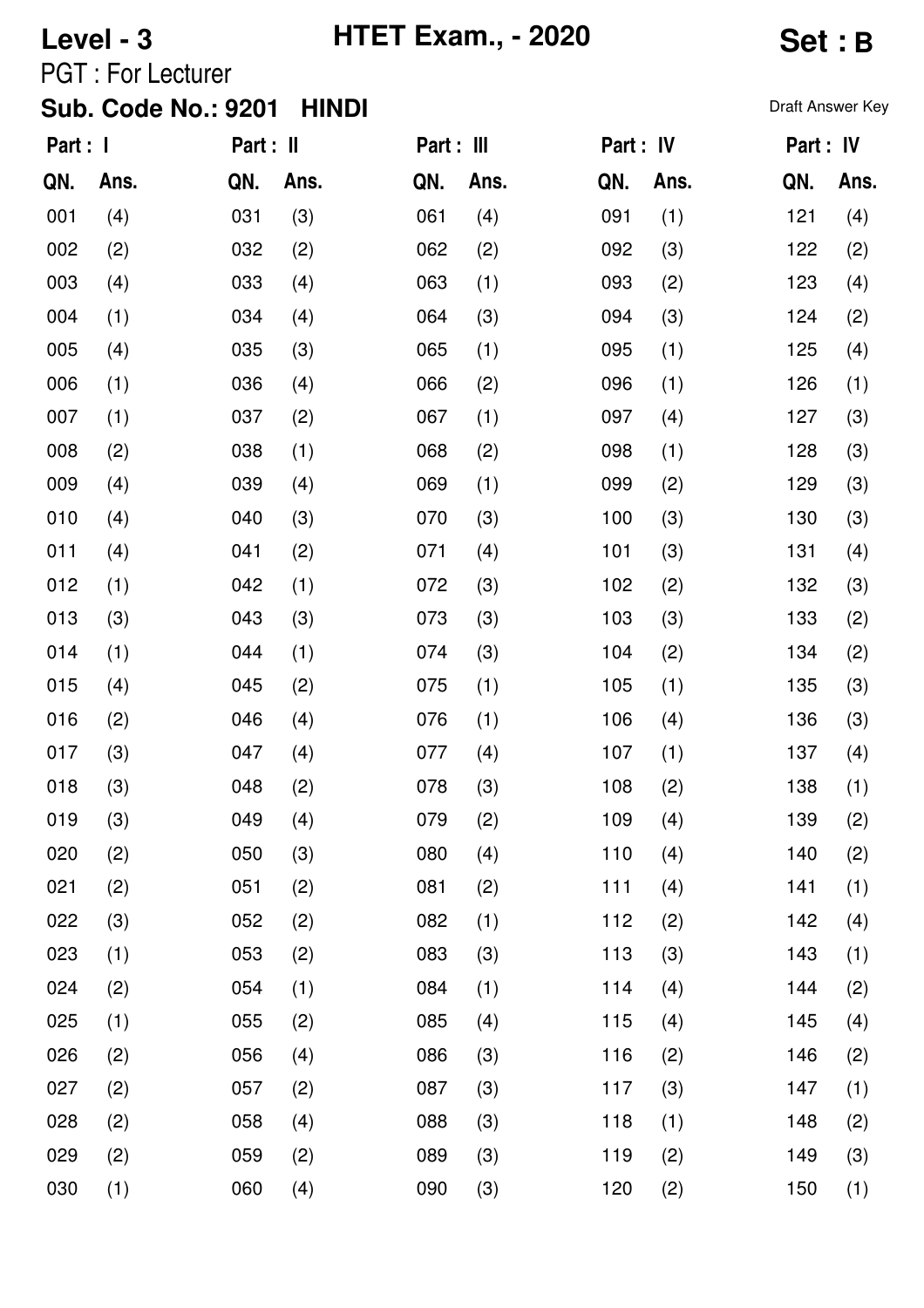**Level - 3 HTET Exam., - 2020 Set : C**

PGT : For Lecturer

## Sub. Code No.: 9201 HINDI **Sub. Code No.: 9201 HINDI**

| Part : I |      | Part : II |      | Part : III |      | Part : IV |      | Part : IV |      |
|----------|------|-----------|------|------------|------|-----------|------|-----------|------|
| QN.      | Ans. | QN.       | Ans. | QN.        | Ans. | QN.       | Ans. | QN.       | Ans. |
| 001      | (1)  | 031       | (4)  | 061        | (3)  | 091       | (3)  | 121       | (2)  |
| 002      | (4)  | 032       | (4)  | 062        | (3)  | 092       | (2)  | 122       | (2)  |
| 003      | (2)  | 033       | (2)  | 063        | (1)  | 093       | (1)  | 123       | (3)  |
| 004      | (3)  | 034       | (3)  | 064        | (3)  | 094       | (3)  | 124       | (3)  |
| 005      | (1)  | 035       | (1)  | 065        | (2)  | 095       | (1)  | 125       | (3)  |
| 006      | (3)  | 036       | (2)  | 066        | (2)  | 096       | (2)  | 126       | (3)  |
| 007      | (1)  | 037       | (1)  | 067        | (4)  | 097       | (2)  | 127       | (4)  |
| 008      | (2)  | 038       | (1)  | 068        | (1)  | 098       | (2)  | 128       | (1)  |
| 009      | (2)  | 039       | (3)  | 069        | (1)  | 099       | (2)  | 129       | (2)  |
| 010      | (1)  | 040       | (2)  | 070        | (3)  | 100       | (3)  | 130       | (2)  |
| 011      | (3)  | 041       | (4)  | 071        | (1)  | 101       | (3)  | 131       | (3)  |
| 012      | (4)  | 042       | (3)  | 072        | (3)  | 102       | (3)  | 132       | (2)  |
| 013      | (3)  | 043       | (4)  | 073        | (1)  | 103       | (4)  | 133       | (1)  |
| 014      | (4)  | 044       | (2)  | 074        | (4)  | 104       | (4)  | 134       | (2)  |
| 015      | (2)  | 045       | (3)  | 075        | (2)  | 105       | (1)  | 135       | (2)  |
| 016      | (4)  | 046       | (4)  | 076        | (4)  | 106       | (1)  | 136       | (4)  |
| 017      | (2)  | 047       | (2)  | 077        | (4)  | 107       | (3)  | 137       | (3)  |
| 018      | (4)  | 048       | (1)  | 078        | (1)  | 108       | (4)  | 138       | (1)  |
| 019      | (2)  | 049       | (2)  | 079        | (3)  | 109       | (4)  | 139       | (4)  |
| 020      | (1)  | 050       | (2)  | 080        | (2)  | 110       | (2)  | 140       | (1)  |
| 021      | (1)  | 051       | (4)  | 081        | (3)  | 111       | (4)  | 141       | (3)  |
| 022      | (4)  | 052       | (2)  | 082        | (3)  | 112       | (4)  | 142       | (2)  |
| 023      | (2)  | 053       | (2)  | 083        | (1)  | 113       | (2)  | 143       | (1)  |
| 024      | (2)  | 054       | (2)  | 084        | (3)  | 114       | (1)  | 144       | (4)  |
| 025      | (3)  | 055       | (4)  | 085        | (3)  | 115       | (1)  | 145       | (1)  |
| 026      | (4)  | 056       | (4)  | 086        | (4)  | 116       | (1)  | 146       | (2)  |
| 027      | (2)  | 057       | (4)  | 087        | (1)  | 117       | (4)  | 147       | (4)  |
| 028      | (1)  | 058       | (2)  | 088        | (3)  | 118       | (2)  | 148       | (4)  |
| 029      | (1)  | 059       | (4)  | 089        | (2)  | 119       | (3)  | 149       | (4)  |
| 030      | (2)  | 060       | (3)  | 090        | (3)  | 120       | (2)  | 150       | (3)  |